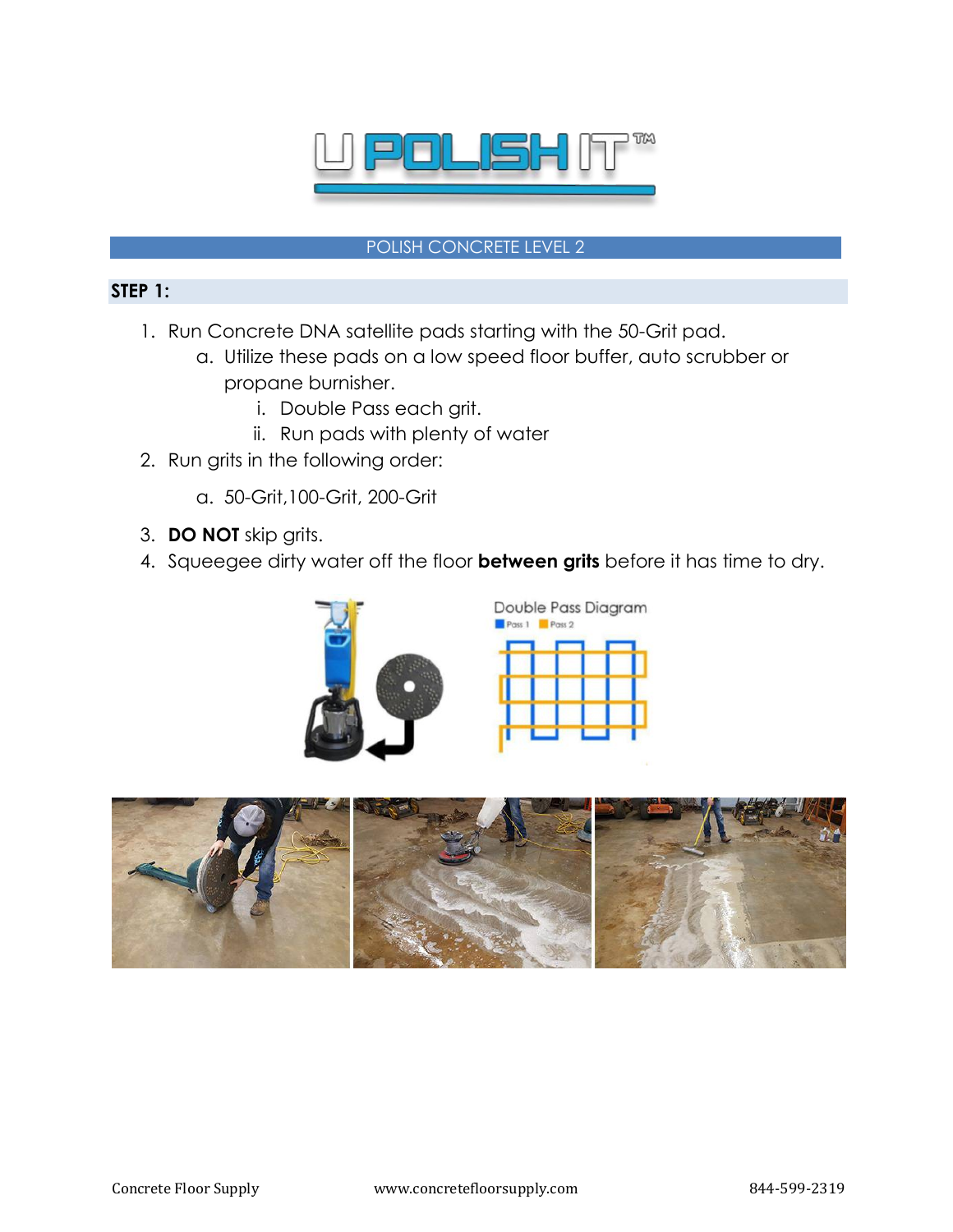## **STEP 2: APPLYING DENSIFIER**

- 1. Clean the floor thoroughly **DO NOT LEAVE DUST MARKS OR FOOTPRINTS**
- 2. Densify floor with Concrete DNA Densifier. Apply at a rate that the floor stays wet with the densifier for 15-minutes or more; *typically, 300-500 square feet per gallon.* 
	- **a. Note: It is best to let densifier dry overnight to further harden the floor.**
	- b. *If you are applying color wait to dye and densify after 400-Grit.*



### **STEP 3:**

- 1. Continue polishing the floor with the Concrete DNA Satellite Pads in the following order. **These pads should be ran wet.**
	- a. 400-Grit
		- i. If you are applying color you would apply it after this grit. Then densify.
	- b. 800-Grit
	- c. 1500-Grit







*ONR SRTELLITE* **PRDS** 

2. Thoroughly clean the floor